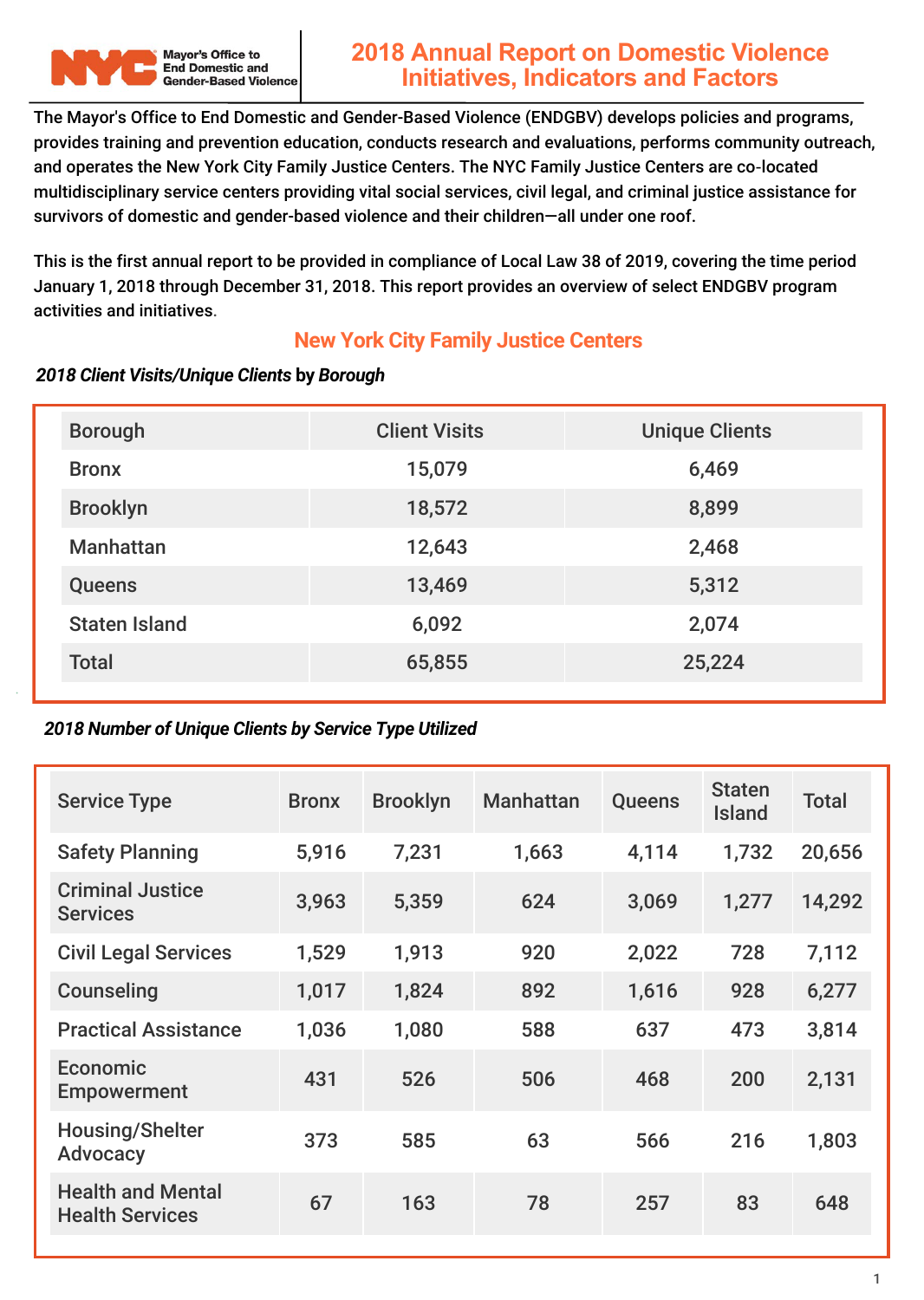

#### *2018 Contracted Legal Service Provider Staff by Primary Legal Practice for Each Family Justice Center*

| Legal<br>Service/Borough                                                                                        | <b>Bronx</b>   | <b>Brooklyn</b> | <b>Manhattan</b> | Queens         | <b>Staten</b><br><b>Island</b> | Total #<br><b>Contracted</b><br><b>Service</b><br>Provider<br><b>Staff</b> |                                                 |
|-----------------------------------------------------------------------------------------------------------------|----------------|-----------------|------------------|----------------|--------------------------------|----------------------------------------------------------------------------|-------------------------------------------------|
| <b>Family Law</b><br><b>Attorneys</b>                                                                           | $\overline{2}$ | $\overline{2}$  | $\overline{2}$   | $\overline{2}$ | $\overline{2}$                 | 10                                                                         | There are 5<br>family law<br>paralegals         |
| Immigration<br><b>Attorneys</b>                                                                                 |                | $\mathbf{1}$    |                  | $\mathbf{1}$   | 1                              | 5                                                                          | There are 3<br>immigration<br>law<br>paralegals |
| There are 5 legal service providers who rotate on-site coverage across all<br><b>Housing Attorneys</b><br>FJCs. |                |                 |                  |                |                                |                                                                            |                                                 |

Note: The City contracts with vendors to provide onsite legal services at the NYC Family Justice Centers. In some instances, a vendor may hold the contract to provide services onsite at multiple FJCs.

#### *2018 Contracted Legal Service Provider Staff by Languages Spoken for Each Family Justice Center \*number of contracted staff who speak each language is in ()*

| <b>Bronx</b> | <b>Brooklyn</b> | <b>Manhattan</b> | <b>Queens</b> | <b>Staten Island</b> |
|--------------|-----------------|------------------|---------------|----------------------|
| Spanish (3)  | Polish (1)      | Mandarin (1)     | Spanish (5)   | Hebrew (1)           |
|              | Spanish (3)     | Russian (1)      |               | Spanish (2)          |
|              |                 | Spanish (3)      |               |                      |
|              |                 |                  |               |                      |

Note: All legal service provider staff have English language capacity.This chart reflects contracted legal staff onsite at the NYC Family Justice Centers who speak languages in addition to English.

#### *2018 Contracted Non-Legal Service Provider Staff by Primary Service Area for Each Family Justice Center*

| Non-Legal<br>Service/Borough             | <b>Bronx</b> | <b>Brooklyn</b> | <b>Manhattan</b> | <b>Queens</b> | <b>Staten</b><br><b>Island</b> | Total #<br><b>Contracted</b><br><b>Service Provider</b><br><b>Staff</b> |
|------------------------------------------|--------------|-----------------|------------------|---------------|--------------------------------|-------------------------------------------------------------------------|
| <b>Case Management</b>                   | 3            | 3               | $\overline{2}$   | $\mathbf{2}$  | $\overline{2}$                 | 12                                                                      |
| <b>Children's Services</b>               | 4            | $\overline{4}$  | $\overline{4}$   | 4             | 4                              | 20                                                                      |
| <b>Reception and</b><br><b>Screening</b> |              | 4               |                  | 4             | 4                              | 20                                                                      |

Note: The City contracts with vendors to provide onsite non-legal services at the NYC Family Justice Centers. In some instances, a vendor may hold the contract to provide services onsite at multiple FJCs. The chart above reflects the number of contracted staff onsite at each FJC.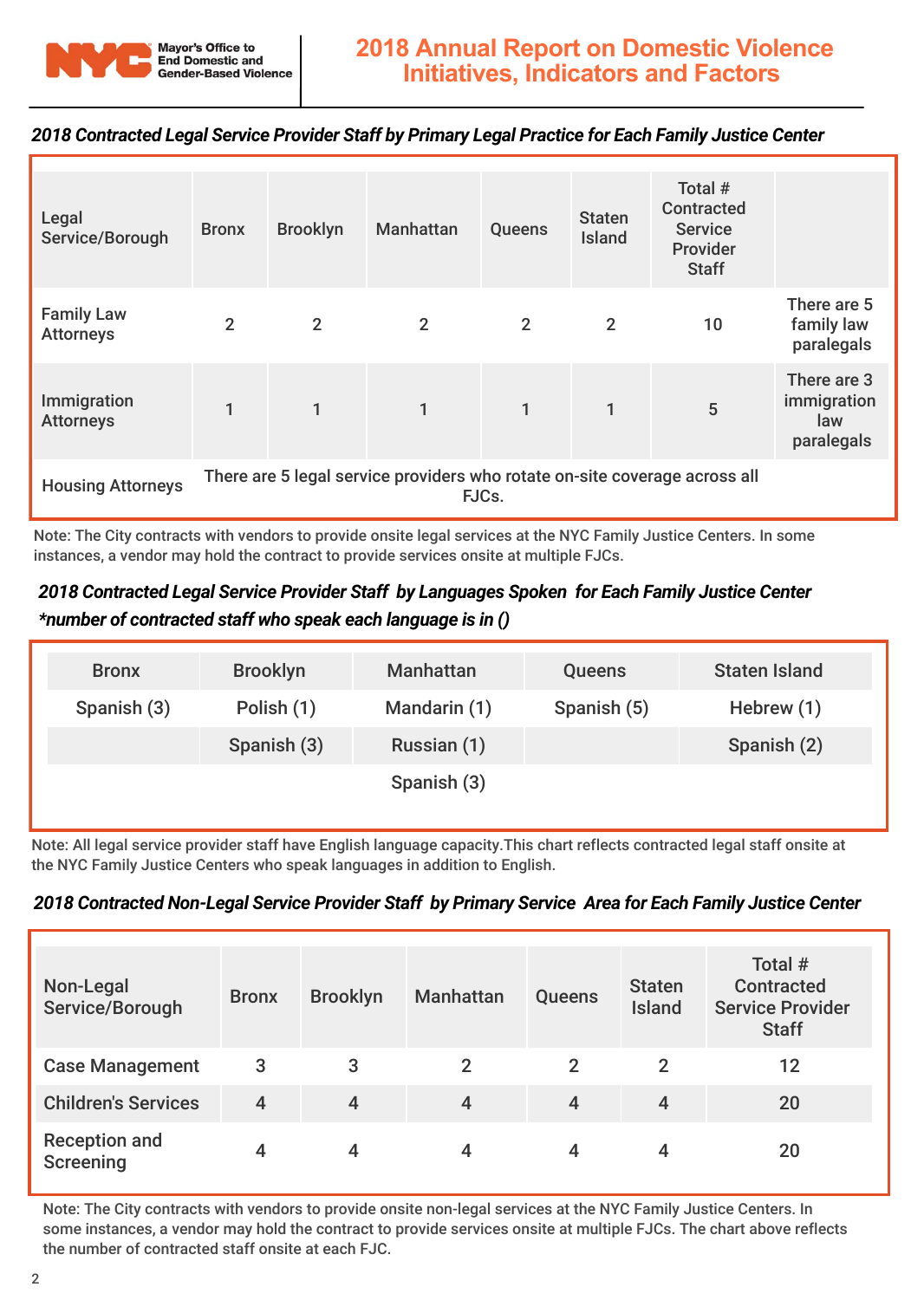

#### *2018 List of Economic Empowerment Programs/Services at Each Family Justice Center*

| Program                                                               | <b>Bronx</b>   | <b>Brooklyn</b> | <b>Manhattan</b> | <b>Queens</b> | <b>Staten</b><br><b>Island</b> |
|-----------------------------------------------------------------------|----------------|-----------------|------------------|---------------|--------------------------------|
| <b>WISE (Working in Support of Education)</b>                         |                |                 |                  |               |                                |
| <b>Steps for Success</b>                                              |                |                 |                  |               |                                |
| here, there and Everywhere                                            | $\blacksquare$ |                 |                  |               |                                |
| <b>Sanctuary for Families' Economic</b><br><b>Empowerment Program</b> |                |                 |                  |               |                                |
| <b>The Financial Clinic</b>                                           |                |                 |                  |               |                                |
| <b>Human Resources Administration</b><br>(HRA)                        |                |                 |                  |               |                                |
| <b>Supplemental Nutrition Assistance</b><br>Program (SNAP)            |                |                 |                  |               |                                |
| <b>HousingLink</b>                                                    |                |                 |                  |               |                                |
|                                                                       |                |                 |                  |               |                                |

Note: An HRA vendor at the Bronx and Brooklyn FJCs provides clients with SNAP application and re- certification assistance. FJC off-site community-based partner organizations provide this service to clients at the Manhattan, Queens and Staten Island FJCs.

# **Policy and Training Institute**

## **Training Institute**

In 2018, the Training Team conducted 321 trainings. The following table provides a breakdown of those trainings by participant type:

| <b>Participant Type</b>  | <b>Number of Trainings</b> |
|--------------------------|----------------------------|
| <b>City Agency Staff</b> | 189                        |
| <b>Non-Profit Staff</b>  | 89                         |
| <b>Community Members</b> | 43                         |
| <b>Total</b>             | 321                        |
|                          |                            |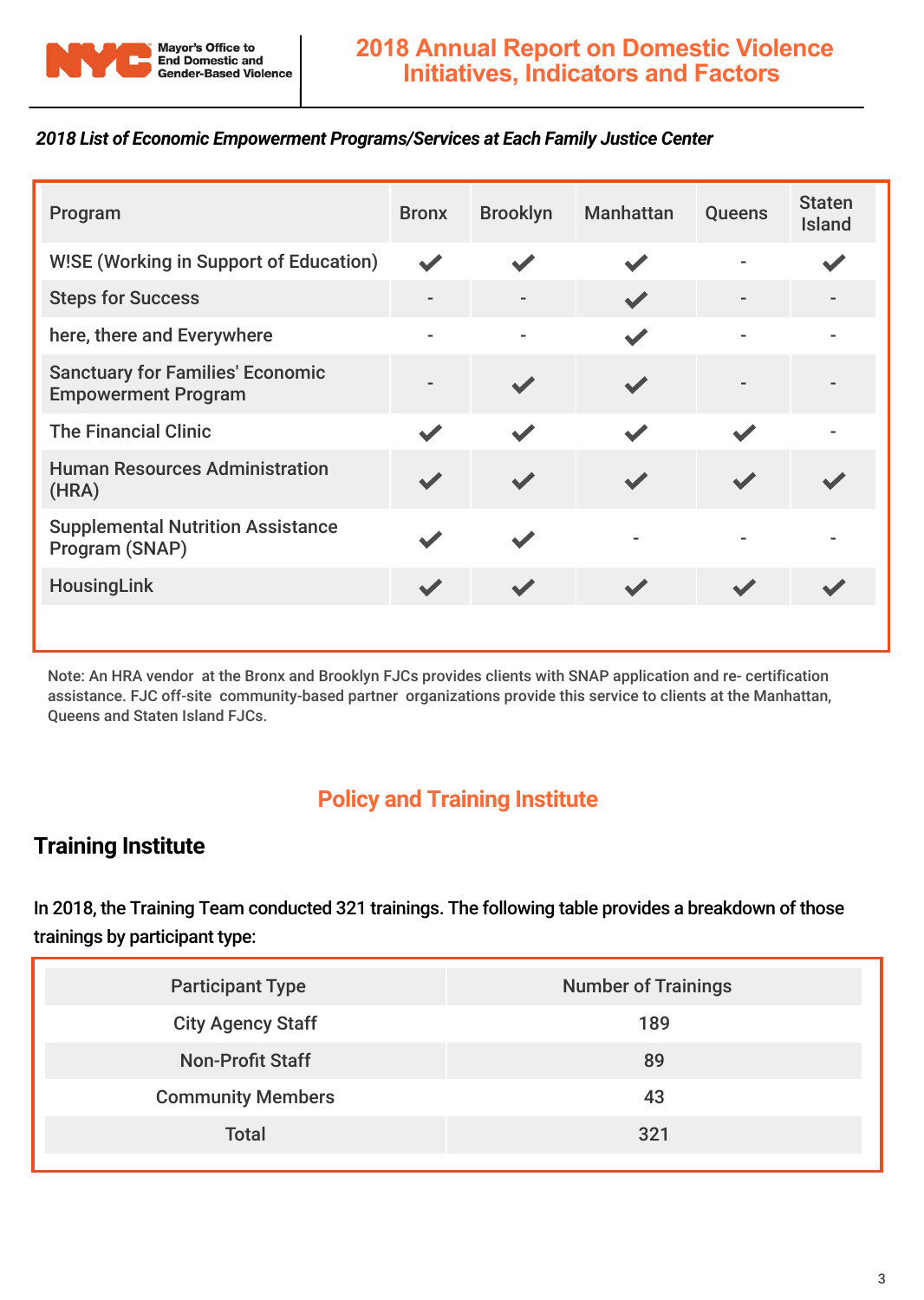

## **Policy and Training Institute (continued)**

# **Healthy Relationship Training Academy**

In 2018, the Healthy Relationship Training Academy conducted 725 workshops for youth, parents and professionals. The following table provides a breakdown of those workshops by participant type:

| <b>Participant Type</b> | <b>Number of Workshops</b> |
|-------------------------|----------------------------|
| Youth                   | 676                        |
| <b>Parents</b>          | 32                         |
| <b>Staff</b>            | 17                         |
| <b>Total</b>            | 725                        |

## **Outreach**

In 2018, ENDGBV conducted 764 outreach events and the table below provides a breakdown of those outreach events by type of outreach:

| <b>Type of Outreach</b>             | <b>Number Conducted</b> |
|-------------------------------------|-------------------------|
| <b>Community Events</b>             | 311                     |
| <b>Community Meetings/Trainings</b> | 336                     |
| <b>Presentations</b>                | 31                      |
| <b>Other Events</b>                 | 86                      |
| <b>Total</b>                        | 764                     |

## **Research and Evaluation**

The following data reports were published by ENDGBV during In 2018:

#### *Annual Reports and Fact Sheets*

ENDGBV Annual Fact Sheet: 2018

ENDGBV Annual Report: 2018

Intimate Partner Violence Disrupts Child Development and Impacts Non-Offending Parent's Ability to Parent